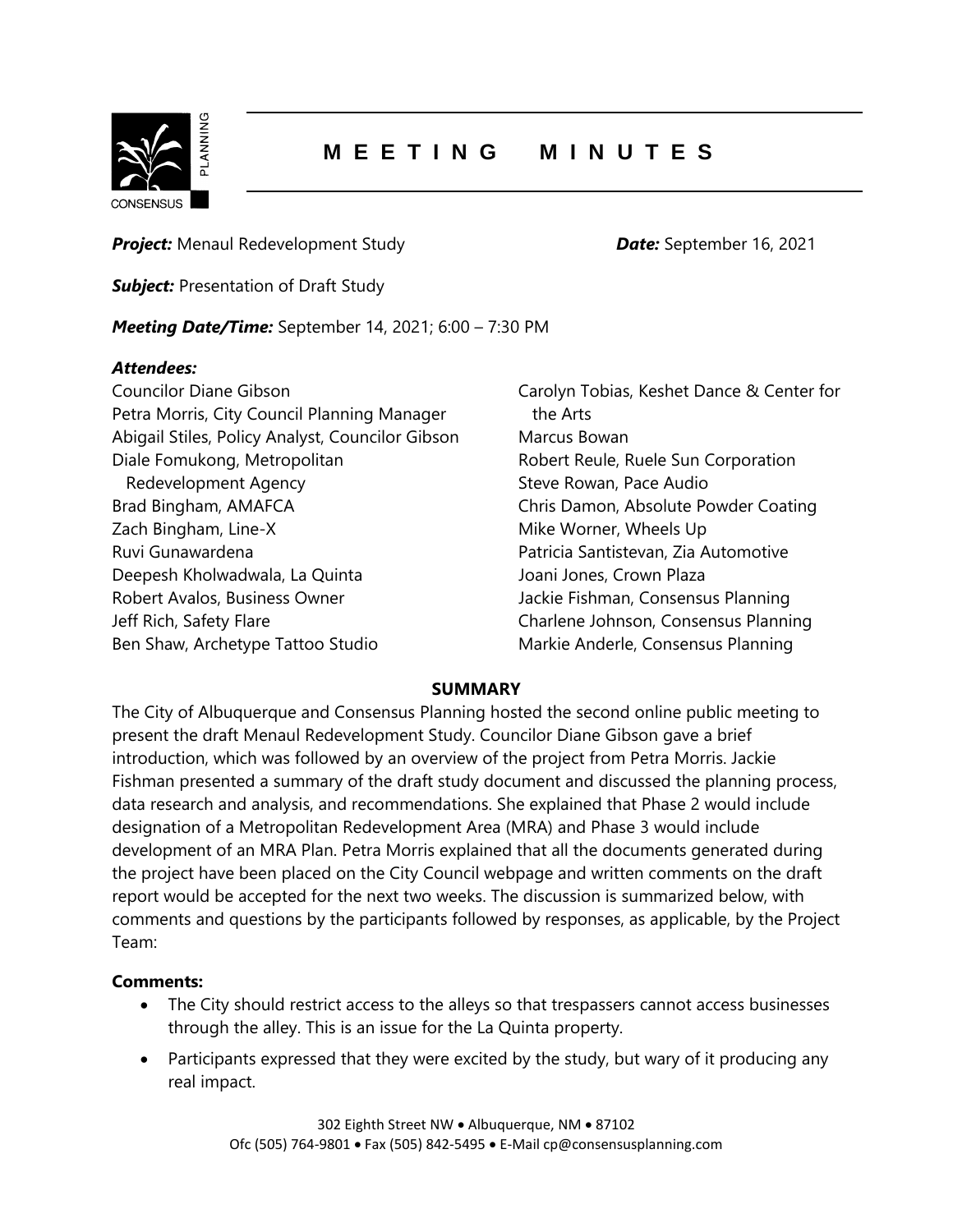- The property at the southwest corner of Menaul Boulevard and University Boulevard [Quonset hut] is a problem, and while they moved out some vehicles about a year ago, it continues to attract crime.
- Businesses have been leaving the area because of criminal activity and lack of safety.
- The police are understaffed and do not have time to appropriately resolve the criminal activity in the study area.
- Creating a police substation in the study area would be beneficial for issues with crime and safety.
- People will go to other areas for commercial needs because of crime in the study area.
- When customers come to a business location and feel unsafe, they will not return. This is a problem for the study area.
- Police bike patrols could help with crime and safety issues.
- The asphalt trails along the North Diversion Channel and the Embudo Channel are licensed to the City of Albuquerque, and improvements to the trail for safety could include:
	- o Having local businesses adopt parts of the trails to keep track of maintenance;
	- o Host community cleanups of the trails;
	- o Add moveable police cameras;
	- o Steel or outdoor suited artwork;
	- o Add blue light emergency stations like those around the UNM campus; and
	- o Add benches and outdoor fitness equipment.
- Brad Bingham (AMAFCA Engineer) explained that AMAFCA controls the Diversion Channels, but the City is responsible for maintaining the paved asphalt trails. However, AMAFCA would be open to the safety and beautification measures discussed during the meeting.
- The property to the west of Maverik could be used for City purposes like a visitors center.
- Bel-Air/Miramontes Park located to the north of the shopping center at Carlisle Boulevard and Menaul Boulevard needs attention, and frequently is unclean (needles, vagrants, etc.).
- The building located adjacent to I-25 on the Menaul Road cul-de-sac is currently vacant and has tall overgrown weeds. The building appears to be owned by the ABCWUA. One suggestion was to use it for something that draws people to the area, like a large sign or notable structure that can be seen from I-25.
- Brad Bingham asked about the proposed trail crossing the North Diversion Channel shown on the map in Jackie's presentation and who would be constructing it.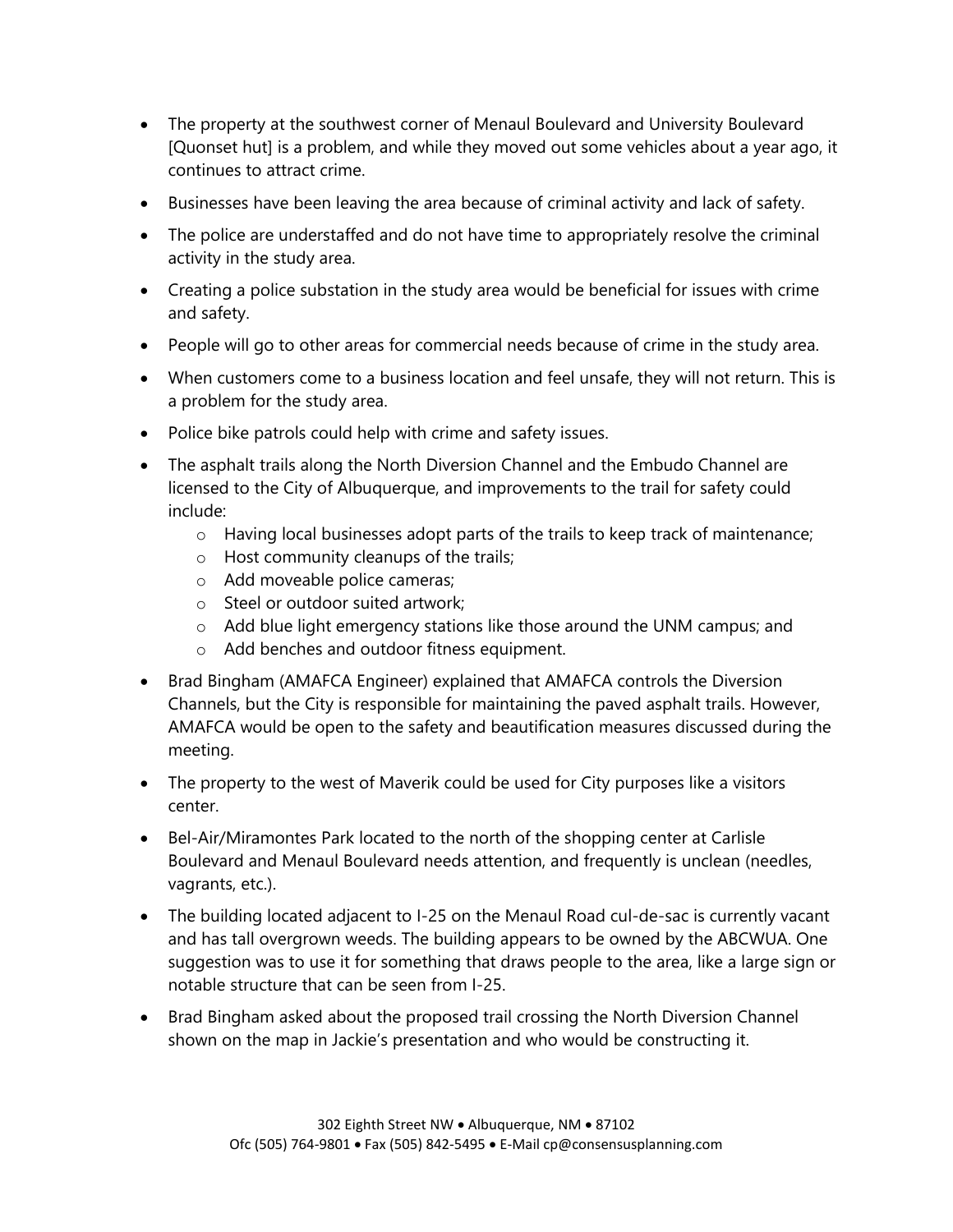- o *Jackie Fishman replied that the proposed trail was shown in the City's AGIS system. Petra explained that the existing and proposed trails are a layer from the City's Bikeway and Trails Master Plan.*
- It was asked whether a freeway exit ramp for I-25 at Menaul Boulevard would be possible because freeway access is currently inconvenient.
	- o *Petra Morris responded that the NMDOT has jurisdiction over the freeways, and it generally does not add new access points.*
- Landscaping around the I-25 exit at Comanche Road should be improved. Heavy trucks leaving the freeway exits cause wear and tear on the road.
	- o *Petra Morris said the City could work with NMDOT on landscaping, but the City does not have jurisdiction over the freeway exits.*
- What pushes development for vacant buildings and lots? What happens to vacant spaces that are not up for lease?
	- o *Jackie Fishman stated that the City requires property owners to maintain vacant buildings and noted most vacant properties in the study area looked like they were for lease or sale, with the exception of the Quonset property at the southwest corner of Menaul Boulevard and University Boulevard.*
	- o *Petra Morris noted that there is direction from the City to maintain vacant properties and keep them safe by boarding up windows, but that the City cannot force private property owners to lease or sell their properties.*
- Who owns the property at the southwest corner of Menaul Boulevard and University Boulevard, and whether the ownership comes to any City meetings.
	- o *Jackie Fishman responded that she thought the owners had been approached to sell the property in previous years, but that they have not been interested in selling.*
	- o *Abbie Stiles noted that if there are visible issues with that property, the owners can be issued a citation.*
	- o *Joani Jones also explained her ownership team from Crown Plaza owns the building to the west of the Quonset hut building and has been using it for storage. There may be interest in selling the building. She also noted that the Crown Plaza has been undergoing improvements and is always for sale.*
- Diale Fomukong asked what the plans are for the vacant lot [one of the two opportunity sites identified in the draft study report] at the northeast corner of Menaul and Vassar. She explained that there are brownfield incentives to take advantage of for future development if the property qualifies under the EPA brownfield criteria.
	- o *Jackie Fishman replied that she knows the property owner, and that she and Diale could speak offline about any future plans that he may have in mind.*
	- o *Petra Morris noted that an MR designation would help with public-private partnerships.*
- Will there be benefits for businesses located out of the final MR designation?